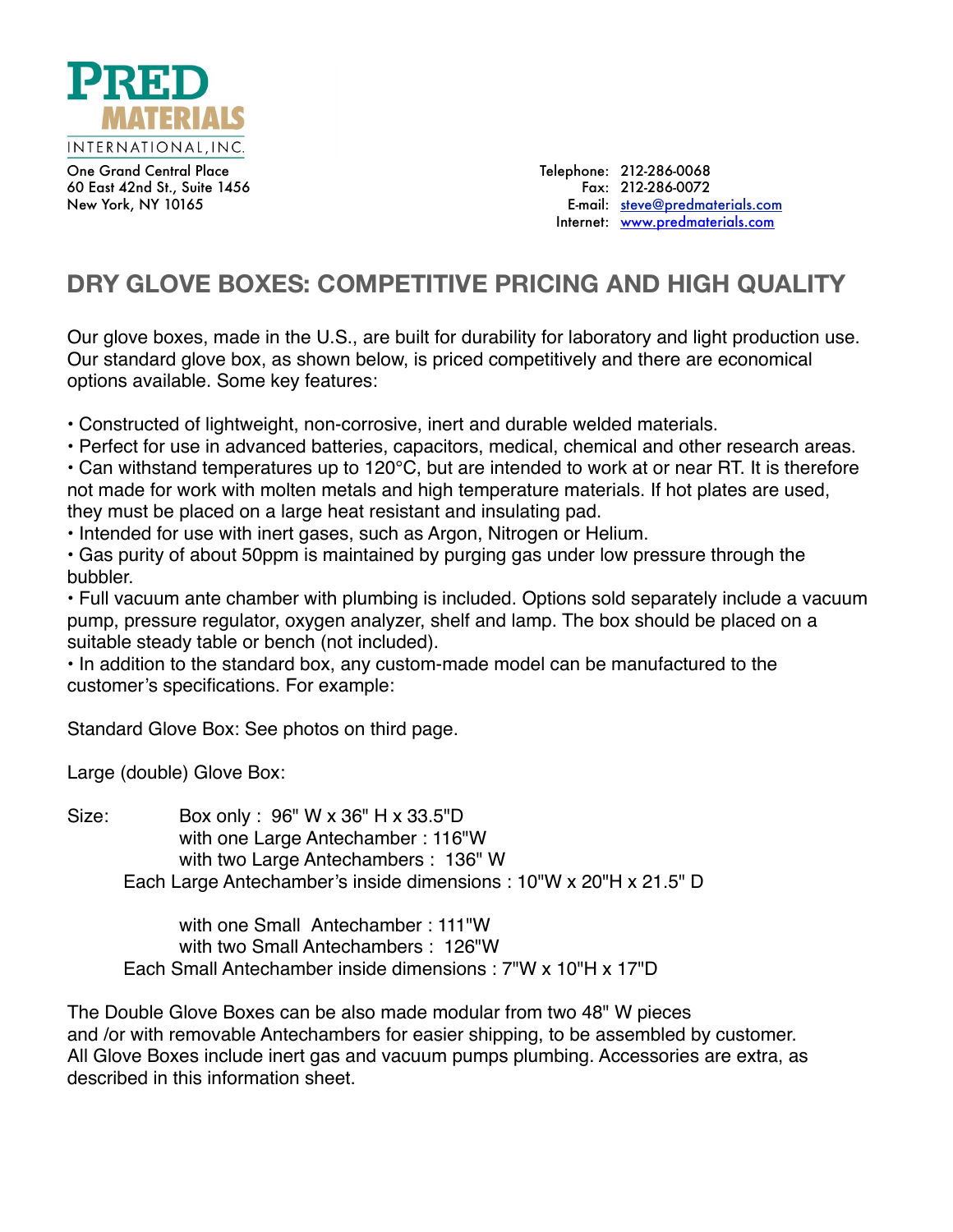## **STANDARD DRY GLOVE BOX**